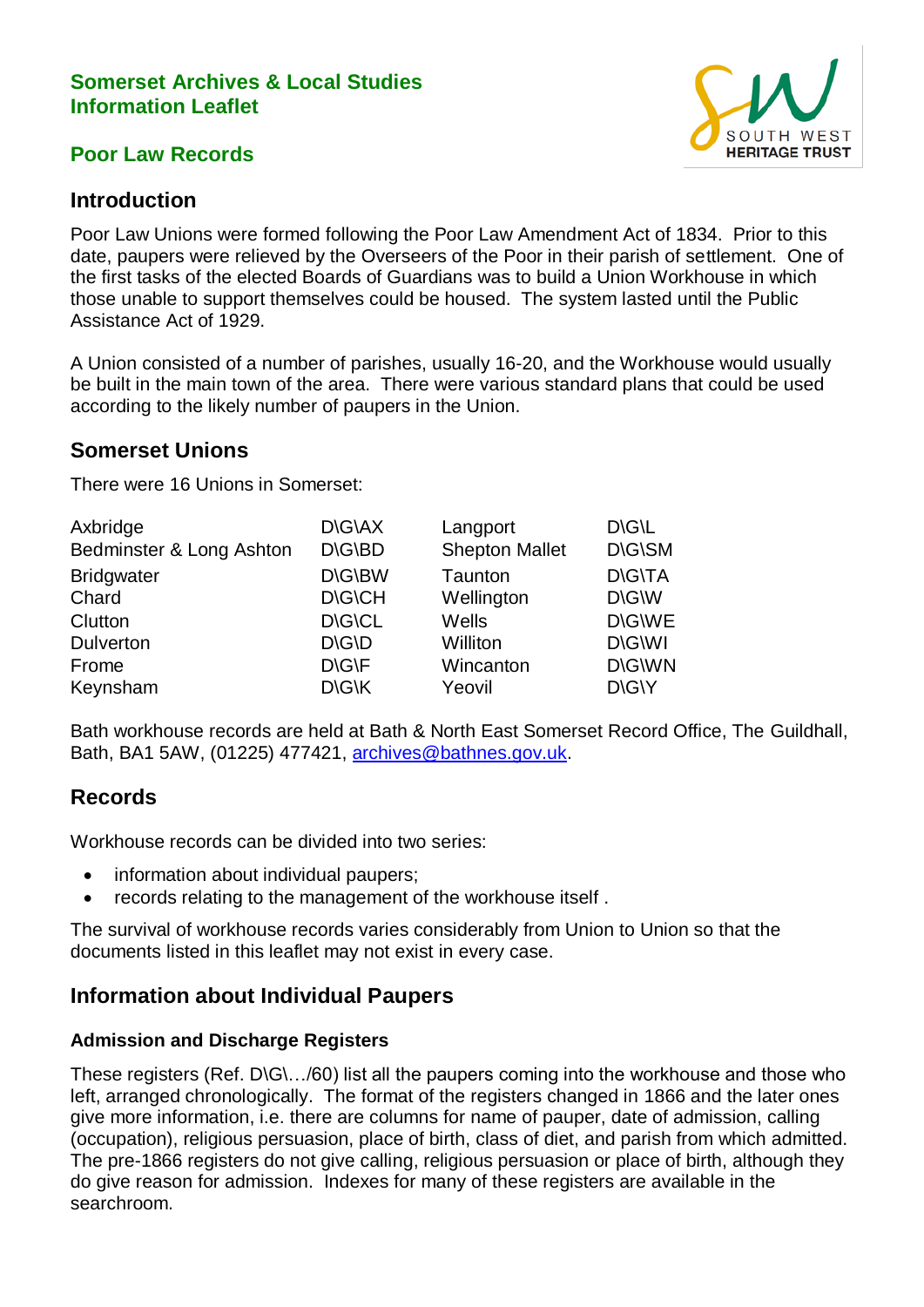#### **Birth and Death Registers**

The birth registers (Ref. D\G\.../67) have columns for date of birth, names of the parents (although as the great majority of the children were illegitimate this is often only the mother's name), parish to which the parents belonged, date of baptism and child's name.

The death registers (Ref. D\G\.../69) have columns for date of death, name and age of the pauper, parish to which they belonged and place of burial.

#### **Creed registers**

These registers have columns for name, date of admission, parish from which admitted, religious persuasion and whether the pauper was discharged or died in the workhouse. (Ref.  $D\setminus G\setminus \ldots$ /78).

#### **Offences and Punishment Registers**

These give the name of the pauper, the offence committed and the punishment awarded. (Ref.  $D\backslash G\backslash \ldots \backslash 87$ ).

Other possible records that provide information about individual paupers include apprenticeship indentures (Ref. D\G\…/37), maintenance accounts for boarded out children (Ref. D\G\…/42), incoming and copy outgoing correspondence (Ref. D\G\…/57), and casuals admission and discharge registers (Ref. D\G\…/121).

# **Records Relating Workhouse Management**

### **Minutes of the meetings of the Board of Guardians**

There is usually a complete run of these volumes from 1836- 1929. (Ref. D\G\…/8a). They are administrative records containing information on the supply of food, clothing and furniture to the workhouse, the appointment of staff, decisions about the responsibility of the Union for a particular pauper, disciplinary matters, and other management decisions. Individual paupers may be mentioned, but this is rare.

#### **Financial records**

The most important of these are the ledgers (Ref. D\G\…/9a), but there are also accounts for daily, weekly and quarterly provisions, the Workhouse Master's receipt and account book, and the farming and clothing accounts.

## **Report books**

These were kept by the Visiting Committee, the Master, Chaplain, the Porter, Medical Officer and Nurse and provide reports of their role within the workhouse. (Ref. D\G\…/93, 94, 95, 97, and 99a).

## **Central Correspondence**

Correspondence between the central Poor Law Commission or Board and local poor law authorities for the period 1834-c.1900 is held at The National Archives, Ruskin Avenue, Kew, Richmond, TW9 4DU, tel. 020 8876 3444, enquiry@nationalarchives.gov.uk. (Ref. MH12). Later correspondence was destroyed during the Second World War.